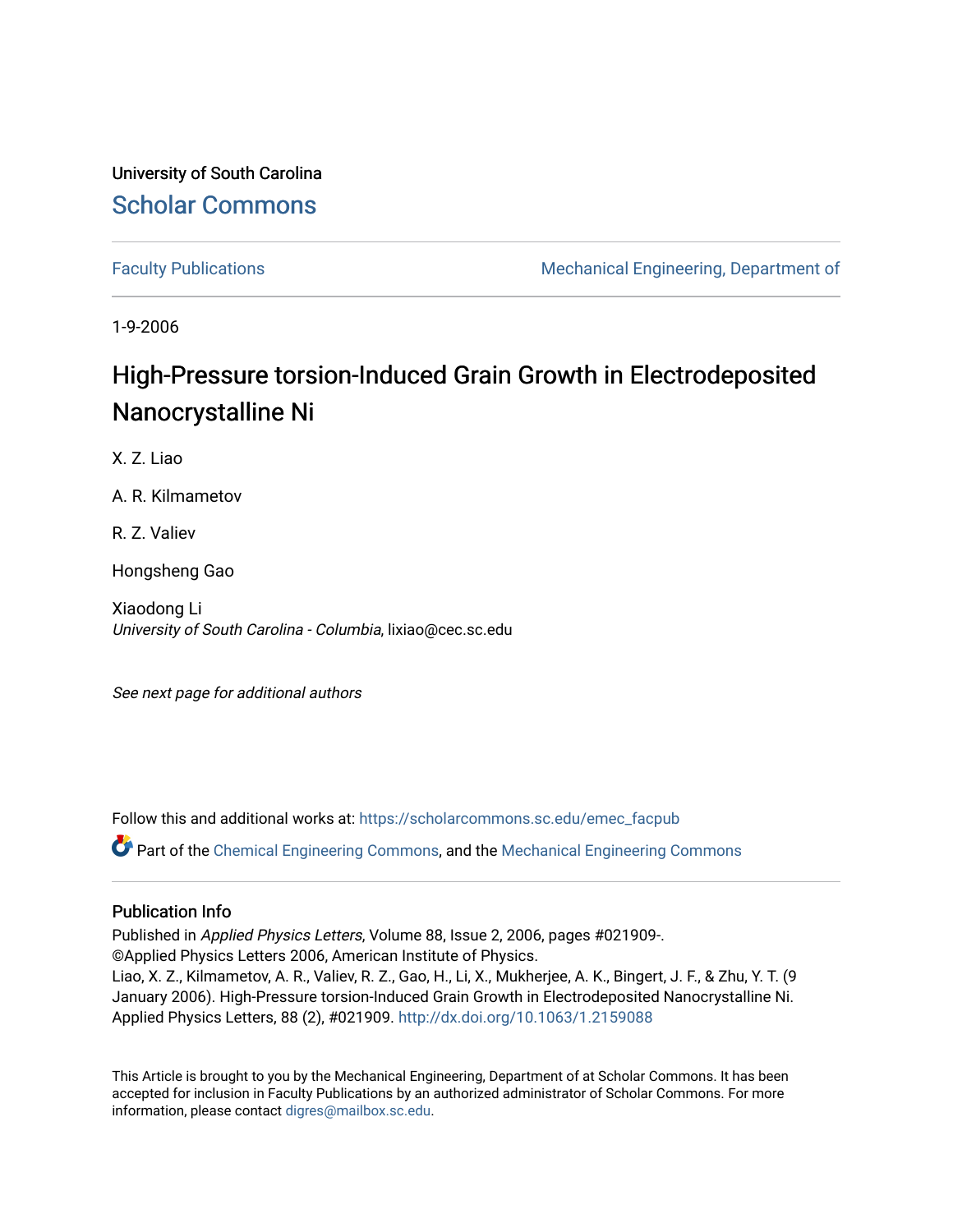## Author(s)

X. Z. Liao, A. R. Kilmametov, R. Z. Valiev, Hongsheng Gao, Xiaodong Li, A. K. Mukherjee, J. F. Blingert, and Y. T. Zhu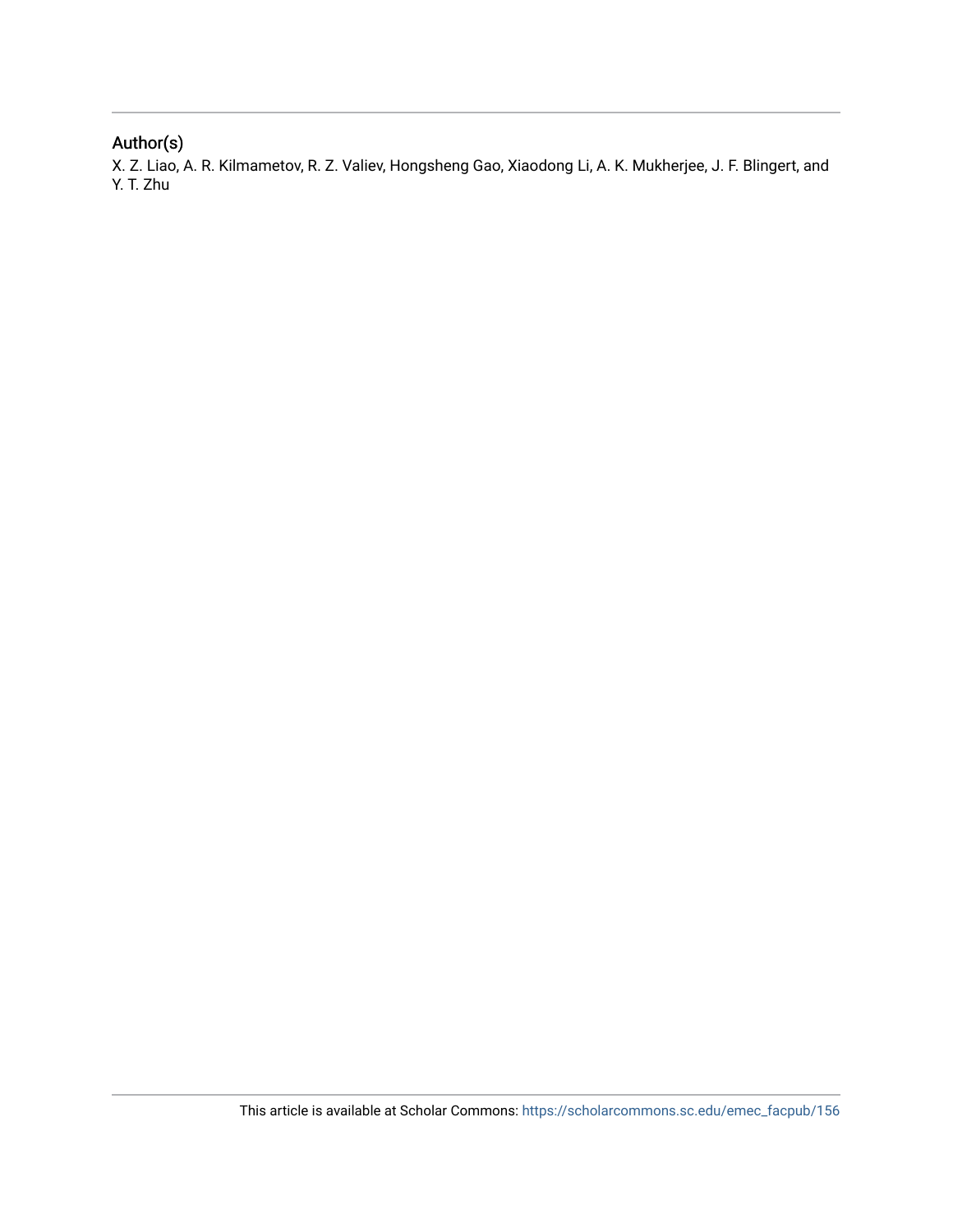



**High-pressure torsion-induced grain growth in electrodeposited nanocrystalline Ni**

[X. Z. Liao,](http://scitation.aip.org/search?value1=X.+Z.+Liao&option1=author) [A. R. Kilmametov](http://scitation.aip.org/search?value1=A.+R.+Kilmametov&option1=author), [R. Z. Valiev,](http://scitation.aip.org/search?value1=R.+Z.+Valiev&option1=author) [Hongsheng Gao,](http://scitation.aip.org/search?value1=Hongsheng+Gao&option1=author) [Xiaodong Li](http://scitation.aip.org/search?value1=Xiaodong+Li&option1=author), [A. K. Mukherjee,](http://scitation.aip.org/search?value1=A.+K.+Mukherjee&option1=author) [J. F. Bingert](http://scitation.aip.org/search?value1=J.+F.+Bingert&option1=author), and [Y.](http://scitation.aip.org/search?value1=Y.+T.+Zhu&option1=author) [T. Zhu](http://scitation.aip.org/search?value1=Y.+T.+Zhu&option1=author)

Citation: [Applied Physics Letters](http://scitation.aip.org/content/aip/journal/apl?ver=pdfcov) **88**, 021909 (2006); doi: 10.1063/1.2159088 View online: <http://dx.doi.org/10.1063/1.2159088> View Table of Contents: <http://scitation.aip.org/content/aip/journal/apl/88/2?ver=pdfcov> Published by the [AIP Publishing](http://scitation.aip.org/content/aip?ver=pdfcov)

### **Articles you may be interested in**

[Grain growth kinetics and its effect on instrumented indentation response to nanocrystalline Ni](http://scitation.aip.org/content/aip/proceeding/aipcp/10.1063/1.4790970?ver=pdfcov) AIP Conf. Proc. **1512**, 180 (2013); 10.1063/1.4790970

[X-ray diffraction of electrodeposited nanocrystalline nickel under high pressure](http://scitation.aip.org/content/aip/journal/jap/105/8/10.1063/1.3100189?ver=pdfcov) J. Appl. Phys. **105**, 084311 (2009); 10.1063/1.3100189

[Deformation-induced grain rotation and growth in nanocrystalline Ni](http://scitation.aip.org/content/aip/journal/apl/92/1/10.1063/1.2828699?ver=pdfcov) Appl. Phys. Lett. **92**, 011903 (2008); 10.1063/1.2828699

[Grain-size effect on the deformation mechanisms of nanostructured copper processed by high-pressure torsion](http://scitation.aip.org/content/aip/journal/jap/96/1/10.1063/1.1757035?ver=pdfcov) J. Appl. Phys. **96**, 636 (2004); 10.1063/1.1757035

[Model experiments for direct visualization of grain boundary deformation in nanocrystalline metals](http://scitation.aip.org/content/aip/journal/apl/83/7/10.1063/1.1597417?ver=pdfcov) Appl. Phys. Lett. **83**, 1441 (2003); 10.1063/1.1597417

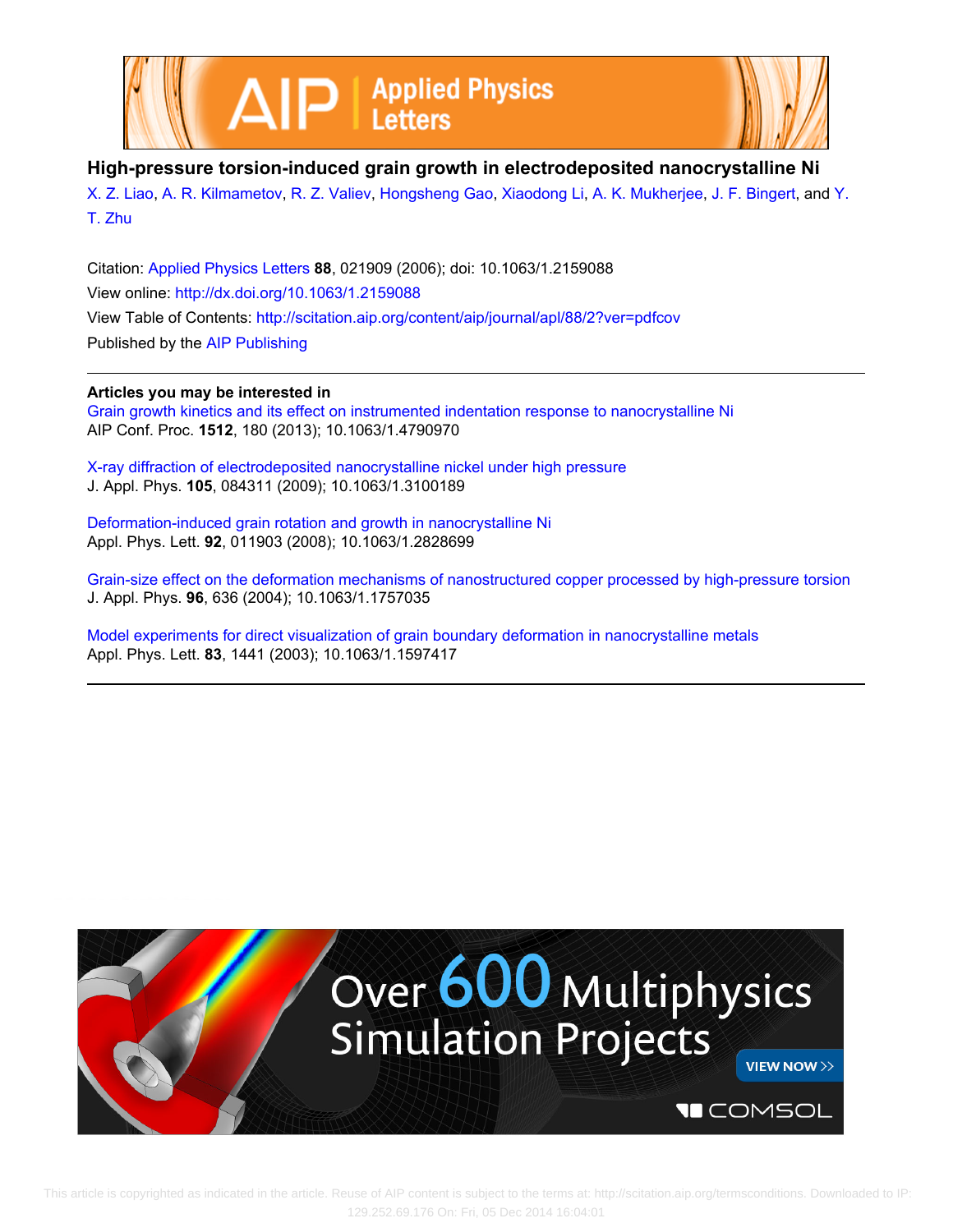# **[High-pressure torsion-induced grain growth in electrodeposited](http://dx.doi.org/10.1063/1.2159088) [nanocrystalline Ni](http://dx.doi.org/10.1063/1.2159088)**

### X. Z. Liao

*The James Franck Institute, The University of Chicago, 5640 South Ellis Avenue, Chicago, Illinois 60637*

A. R. Kilmametov and R. Z. Valiev

*Institute of Physics of Advanced Materials, Ufa State Aviation Technical University, K. Marksa 12, Ufa 450000, Russia*

#### Hongsheng Gao and Xiaodong Li

*Department of Mechanical Engineering, University of South Carolina, Columbia, South Carolina 29208*

### A. K. Mukherjee

*Department of Chemical Engineering and Materials Science, University of California, Davis, California 95616*

### J. F. Bingert and Y. T.  $Zhu^{a}$

*Materials Science and Technology Division, Los Alamos National Lab, Los Alamos, New Mexico 87545*

(Received 10 August 2005; accepted 4 November 2005; published online 12 January 2006)

Deformation-induced grain growth has been reported in nanocrystalline (nc) materials under indentation and severe cyclic loading, but not under any other deformation mode. This raises an issue on critical conditions for grain growth in nc materials. This study investigates deformation-induced grain growth in electrodeposited nc Ni during high-pressure torsion (HPT). Our results indicate that high stress and severe plastic deformation are required for inducing grain growth, and the upper limit of grain size is determined by the deformation mode and parameters. Also, texture evolution suggests that grain-boundary-mediated mechanisms played a significant role in accommodating HPT strain. © *2006 American Institute of Physics*. DOI: [10.1063/1.2159088](http://dx.doi.org/10.1063/1.2159088)

Recently, it was found that indentation had induced rapid grain growth in nanocrystalline (nc) Cu (Refs. 1 and 2) and Al.<sup>3</sup> Moreover, the grain growth was found faster at cryogenic temperatures than at room temperature, suggesting that the grain growth was driven primarily by stress, not by diffusion.<sup>2</sup> Surprisingly, grain growth is seldom observed experimentally in nc materials that are deformed under other  $deformation$  modes,  $4-8$  although molecular dynamics simulation showed rapid grain growth in nc Cu under severe cyclic load.<sup>9</sup> Notably, nc Ni film produced by electrodeposition has been extensively used as a model material for studying fundamental mechanical behaviors of nc materials.  $8,10-18$  In all cases, tensile tests were performed and no grain growth was reported, except at elevated temperatures.<sup>15</sup> These observations seem to suggest that grain growth only occurs under some particular deformation modes. This raises the first issue: What is the critical condition for deformation to induce grain growth in a nc material?

It is well known that, during indentation, material under an indentor is subjected to heavy plastic deformation and extremely high stresses.<sup>19,20</sup> The molecular dynamics simulation that demonstrated strain-induced grain growth used a large cyclic strain amplitude of 10% on nc Cu with a grain size of  $5.5 \text{ nm}$ . Therefore, it appears that heavy plastic strain under high stresses is a key factor for inducing grain growth.

If the above hypothesis is correct, another deformation mode, high-pressure torsion  $(HPT)$ ,  $^{21,22}$  should also result in grain growth in nc materials. HPT has been developed to refine coarse-grained (CG) metals and alloys into ultrafinegrained and nc materials.<sup>22–25</sup> Indeed, it has been found to be capable of producing nc structures in Cu (Refs. 26 and 27)

and even amorphorizing TiNi alloys.<sup>28</sup> These literature reports raise the second issue: If HPT can indeed induce grain growth in a nc material, is there an upper size limit for the grain growth? It is logical to assume that the upper size limit, if it exists, is the same as the minimum grain sizes produced by HPT refinement of the same material with an initial CG structure. If this assumption is true, it raises the third issue: Is there any difference between nc materials processed with HPT-induced grain growth and those produced by HPTinduced grain refinement?

It is the objective of this study to investigate the above three issues concerning the grain growth of nc materials induced by HPT. We choose electrodeposited (ED) Ni for this study because it has been extensively used as a model material for studying the deformation mechanisms and mechanical properties of nanomaterials. $8,10-18$  An ED Ni film with a thickness of  $220 \mu m$  was purchased from Goodfellow. Ni disks of 5 mm in diameter were processed by HPT for 5 revolutions under 7 GPa at room temperature. The rotational speed was 1 revolution per minute. Any heat generated in the sample was quickly conducted away into the massive HPT anvils, and the temperature increase in the sample during HPT was expected to be minimal. For easy reference, the ED sample after further HPT processing is referred to as ED+HPT Ni.

The ED Ni film has a columnar structure, with grains mostly equiaxed when viewed perpendicular to the film (Fig. 1). Twins were found frequently, and the dislocation density in the grain interior was measured from high-resolution electron microscopy (HRTEM) images as  $1.2 \times 10^{16}$  m<sup>-2</sup>.

HPT led to significant grain growth [Fig.  $2(a)$ ]. Figure  $2(b)$  shows a large grain with several subgrains. Figure  $2(c)$ is an HRTEM image that shows a subgrain with many dis-

0003-6951/2006/88(2)/021909/3/\$23.00

Electronic mail: yzhu@lanl.gov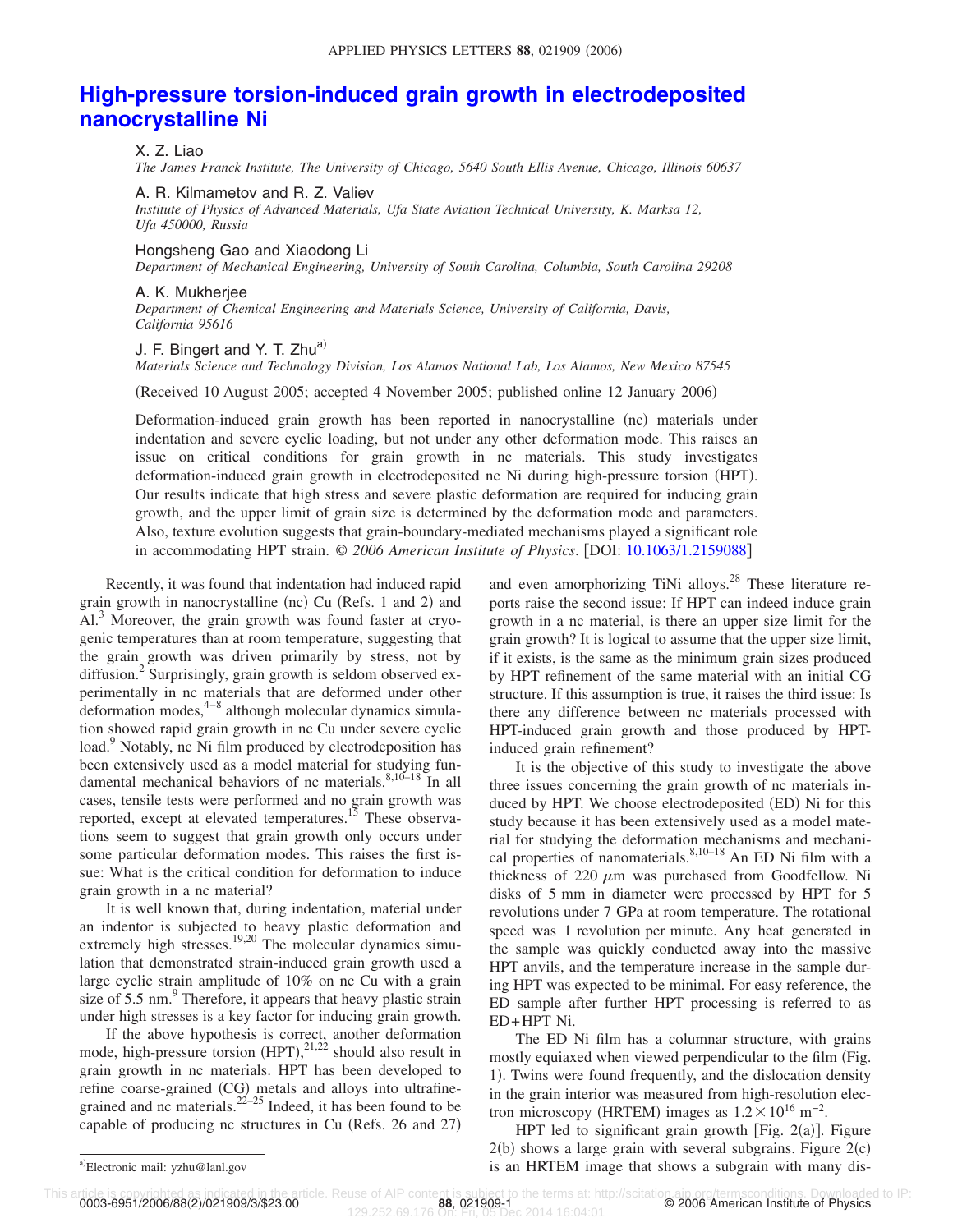

FIG. 1. Microstructure of nc electrodeposited Ni.

location cells. The white asterisks mark the subgrain boundary and the white dotted lines delineate the dislocation cell boundaries, which were drawn along dislocation walls revealed in the inverse Fourier transformation image (not shown here) of the Fig.  $2(c)$ . The dislocation density in the grain interior was measured from HRTEM images as about  $2 \times 10^{16}$  m<sup>-2</sup>, higher than in the ED Ni. The higher dislocation density was apparently produced by the HPT deformation. In contrast, twins were rarely observed in the ED +HPT Ni, indicating that the HPT deformation significantly reduced the twin density.

Figures  $3(a)$  and  $3(b)$  show the grain size distributions of the ED Ni and the ED+HPT Ni, respectively. The grain sizes were measured from bright-field TEM images. As shown, the shapes of the distribution histograms are fairly similar, but



FIG. 2. Microstructure of electrodeposition+HPT Ni sample. (a) A TEM image showing nanostructures. (b) A large grain containing many subgrains. (c) A HRTEM image showing dislocation cells within a subgrain. The asterisks mark the subgrain boundary. The dotted lines mark the cell boundtransformed image of (c).



FIG. 3. The histogram of grain sizes of (a) electrodeposited nc Ni and (b) electrodeposition+HPT Ni sample.

the grain sizes are much bigger for the ED+HPT Ni sample. The mean grain size in the ED nc Ni is estimated from Fig.  $3(a)$  as  $30\pm7.5$  nm, and further HPT processing increased the mean grain size to  $129 \pm 43$  nm [Fig. 3(b)]. Nanoindentations reveal that the grain growth led to a hardness decrease from 7.2 GPa in the ED Ni to 6.1 GPa after further HPT processing (ED+HPT).

Grain growth is a thermodynamically favorable process.<sup>3</sup> However, the fact that nc ED Ni is stable at room temperature indicates that the system is at a local energy minima.<sup>9</sup> The stability of nanostructures could also be affected by impurities in the sample. $^{2}$  ED Ni is known to have relatively high impurities related to the electrodeposition process, $12,16$ and these impurities could have significantly stabilized the nc grain structure.

The HPT was performed under a pressure of 7 GPa and it exerted an extremely high shear stress on the sample. The grain growth during  $HPT$  and nanoindentation,  $1-3$  together with the lack of grain growth during tensile testing, $10-14,16-18$ suggest that the stress needs to be higher than a critical value to induce grain growth in nc materials, and tensile testing usually cannot generate stresses high enough to induce grain growth. Jin *et al.*<sup>3</sup> observed grain-boundary migration in an *in situ* observation of indentation. According to an analytical model by Bobylev *et al.*<sup>29</sup> low-angle grain boundaries can bow out from its equilibrium position under a high shear stress, and then dissociate when the stress reaches a critical value, leading to grain coalescence. High external shear stress can help overcome energy barriers associated with grain-boundary migration and grain coalescence.

Figure 3(b) reveals that the grains grew to  $129 \pm 43$  nm during the HPT, where 43 nm is the standard deviation. This value is near the lower end of the reported grain size range  $(106 - 170 \text{ nm})^{13,22,30-32}$  of HPT-processed CG Ni. This suggests that there is an upper size limit for deformationinduced grain growth, and this upper limit is close to the lower grain size limit for HPT refinement of CG Ni. The final grain size is determined by HPT parameters and material properties.<sup>33</sup> In other words, the dynamic balance of the This artics which were determined by dislocation walls in an inverse Fourier subject to the terms as utp://scitation.ap.org/termsconditions. Downloaded to IP: